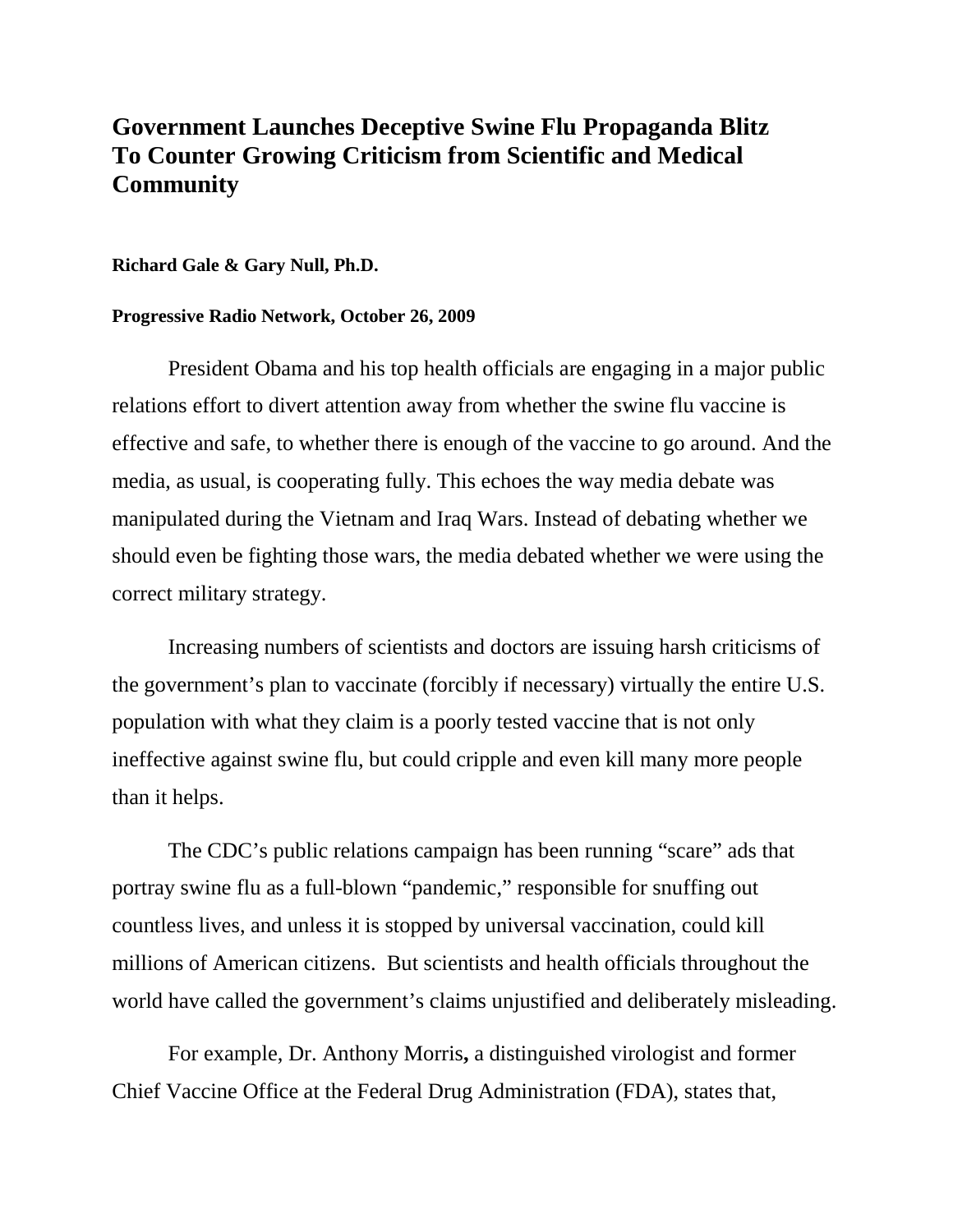"There is no evidence that any influenza vaccine thus far developed is effective in preventing or mitigating any attack of influenza" and that "The producers of these vaccines know they are worthless, but they go on selling them anyway."

And in November 2007, the UK newspaper *The Scotsman*, made public warnings by the inventor of the "flu jab," Dr. Graeme Laver. Dr. Laver was a major Australian scientist involved in the invention of a flu vaccine, in addition to playing a leading scientific role in the discovery of anti-flu drugs. He went on record as saying the vaccine he helped to create was ineffective and that natural infection with the flu was safer. "I have never been impressed with its efficacy," said Dr. Laver.

We hear the assumption being made by the Centers for Disease Control (CDC) that the number of deaths from the H1N1 virus is at pandemic levels and now a "national emergency." One would assume that with all of its resources, the *New York Times*, in its October 26th front page story on the CDC's statistics, would be accurate with the statistics that the swine flu caused 20,000 hospitalizations and 1,000 deaths. However, this is all fiction. And it is a fiction based solely upon the CDC's own contradictory statements and actions.

Our independent investigations into the clinical trials and statistical studies of influenza vaccines reveal glaring discrepancies. Let us not forget that it is this same *New York Times*, with its "star" reporter Judith Miller that led America into believing that Saddam Hussein possessed weapons of mass destruction, tried to purchase yellow cake uranium from Niger, and had dealings with al-Qaeda. And let us also remember that it is the same CDC and health officials in Washington, including President Ford and his top health advisor Joseph Califano, who pushed through and propagandized an untested vaccine during the 1976 swine flu scare,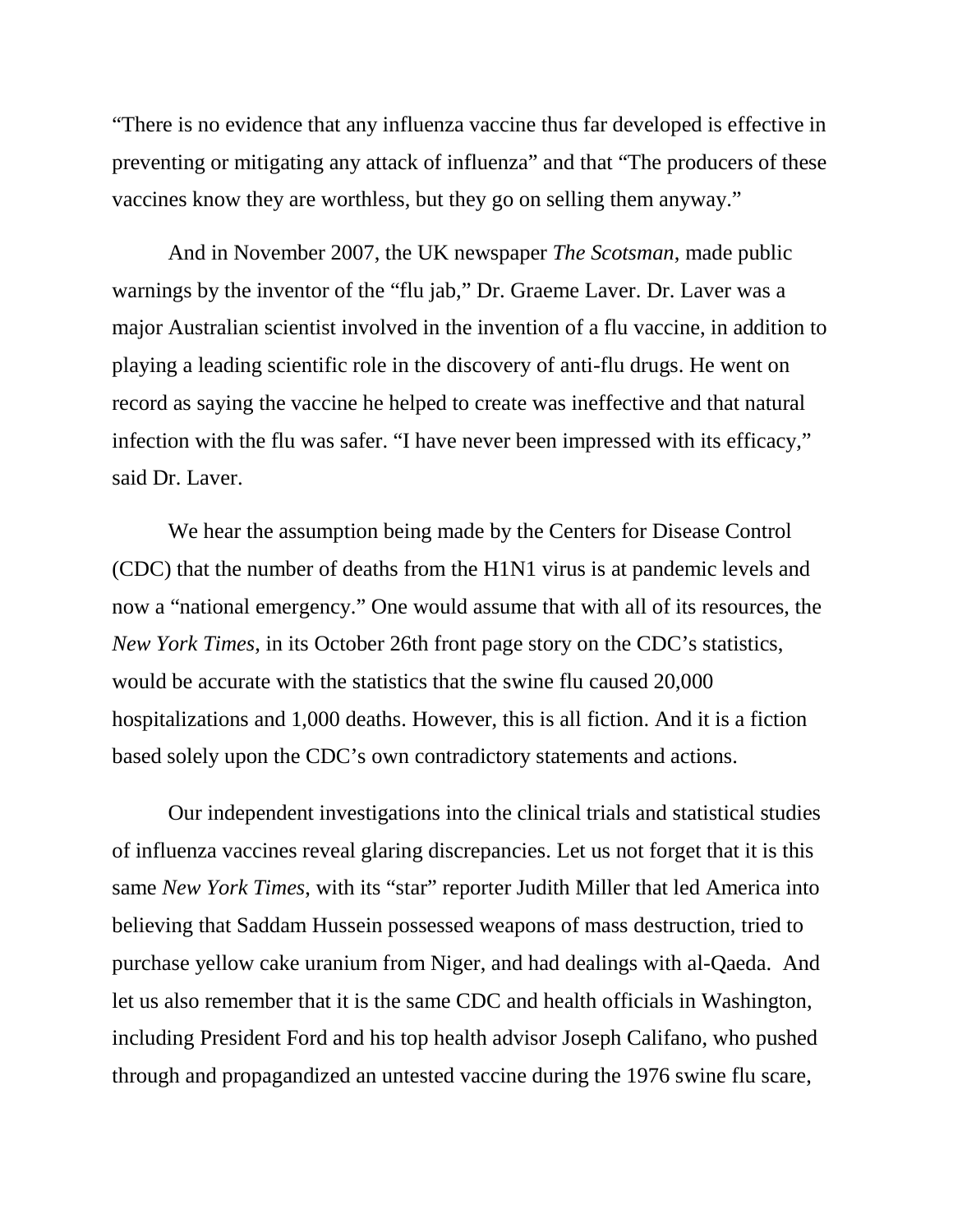which resulted in thousands of severely neurologically damaged Americans and about 500 reported deaths. Aside from permanent paralysis, many of these vaccine victims also underwent the torturous process, for many years, of trying to get the government to recognize their illnesses and help cover their costs. Not only was the CDC's prediction and vaccination campaign for the 1976 flu season a total disaster, it also turned into a deadly scandal, witnessed across the United States on *60 Minutes* when Dr. David Sencer, then head of the CDC, confirmed that the vaccine was never field tested, that there were only several reported incidents of H1N1 infection and none of these had been officially confirmed, and then lied about the CDC having no prior evidence that the swine flu vaccine could cause severe and permanent neurological damage. The end result of the 1976 debacle cost the government (really, the American taxpayer)\$3.5 billion in damages—twothirds were for severe neurological injury and death directly due to the CDC's vaccination campaign.

Therefore, being anti-vaccine or pro-vaccine is not the most urgent issue. What is critical is whether or not there is legitimate, sound science to support either position. In this regard, the vaccine manufacturers and our federal health agencies have failed, and continue to fail. And they fail dismally. There is absolutely no evidence of sound scientific protocol or anything resembling a gold-standard supporting the swine flu infection statistics, vaccine efficacy and safety clinical trials supporting Obama's and his health advisors' claims. Instead, the reports on hospitalizations and deaths due to the H1N1 virus are grossly distorted. What we are really witnessing is "official" science and statistics that are little more than propaganda.

One unfortunate development over the years is the notion that there is such a thing as a "flu season." The truth is that we move annually into periods where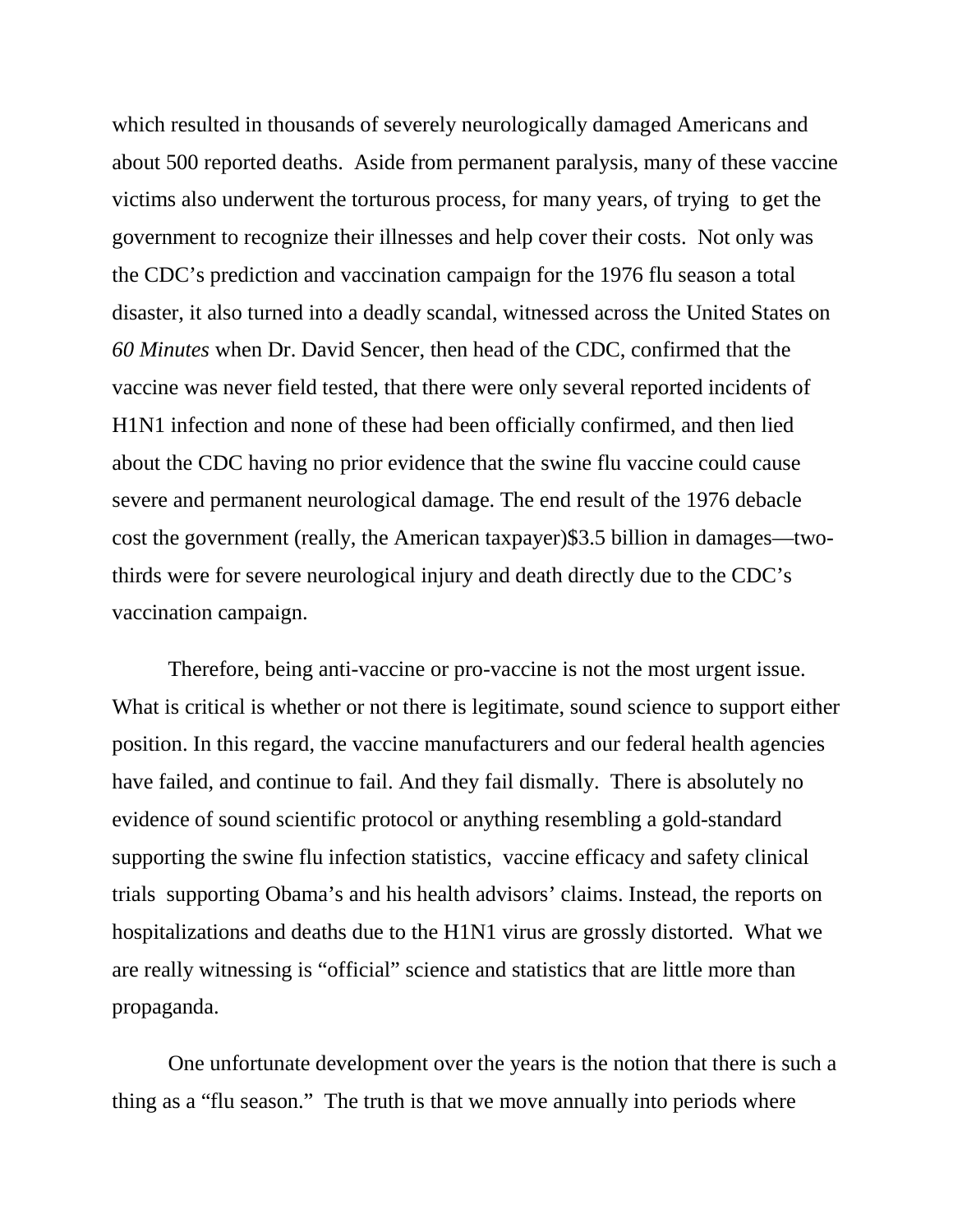there are dramatic increases in flu-like causing pathogens, however, the majority of these are unrelated to any strain of the influenza virus. There can between 150 and 200 different infectious pathogens—adenovirus, rhinovirus, parainfluenza, the very common coronavirus and, of course, pneumonia—that produce flu-like symptoms and worse, during a "flu season." For example, how many people have heard of bocavirus, which is responsible for bronchitis and pneumonia in young children, or metapneumovirus, responsible for more than 5 percent of all flu-related illnesses? This is true during every flu season and this year is no different. Furthermore, all flu vaccinations, including the swine flu, are useless in protecting people from these many prevalent infectious organisms.

If we take the combined figure of flu and pneumonia deaths for the year of 2001, and add a bit of spin to the figures, we would be left believing that 62,034 people died from influenza. The actual figures determined by Peter Doshi, then at Harvard University, were that 61,777 died from pneumonia and only 257 from flu. Even more amazing, among those 257 cases only 18 were confirmed positive for influenza. A separate study conducted by the National Center for Health Statistics for the flu periods between 1979 through 2002 revealed the true range of flu deaths were between 257 and 3006, for an average of 1,348 per year.

The recent CBS Investigative Report, published on October 21, is one example. After the CDC refused to honor CBS's Freedom of Information request to receive flu infection data for each individual state, the network performed independent outreach to all fifty states to get their statistics. Their report dramatically contradicts the CDC's public relations blitz. For example, in California, among the approximate 13,000 flu-like cases, 86 percent tested negative for any flu strain. In Florida, out of 8,853 cases, 83 percent were negative. In Georgia and Alaska, only 2.4 percent and 1 percent respectively tested positive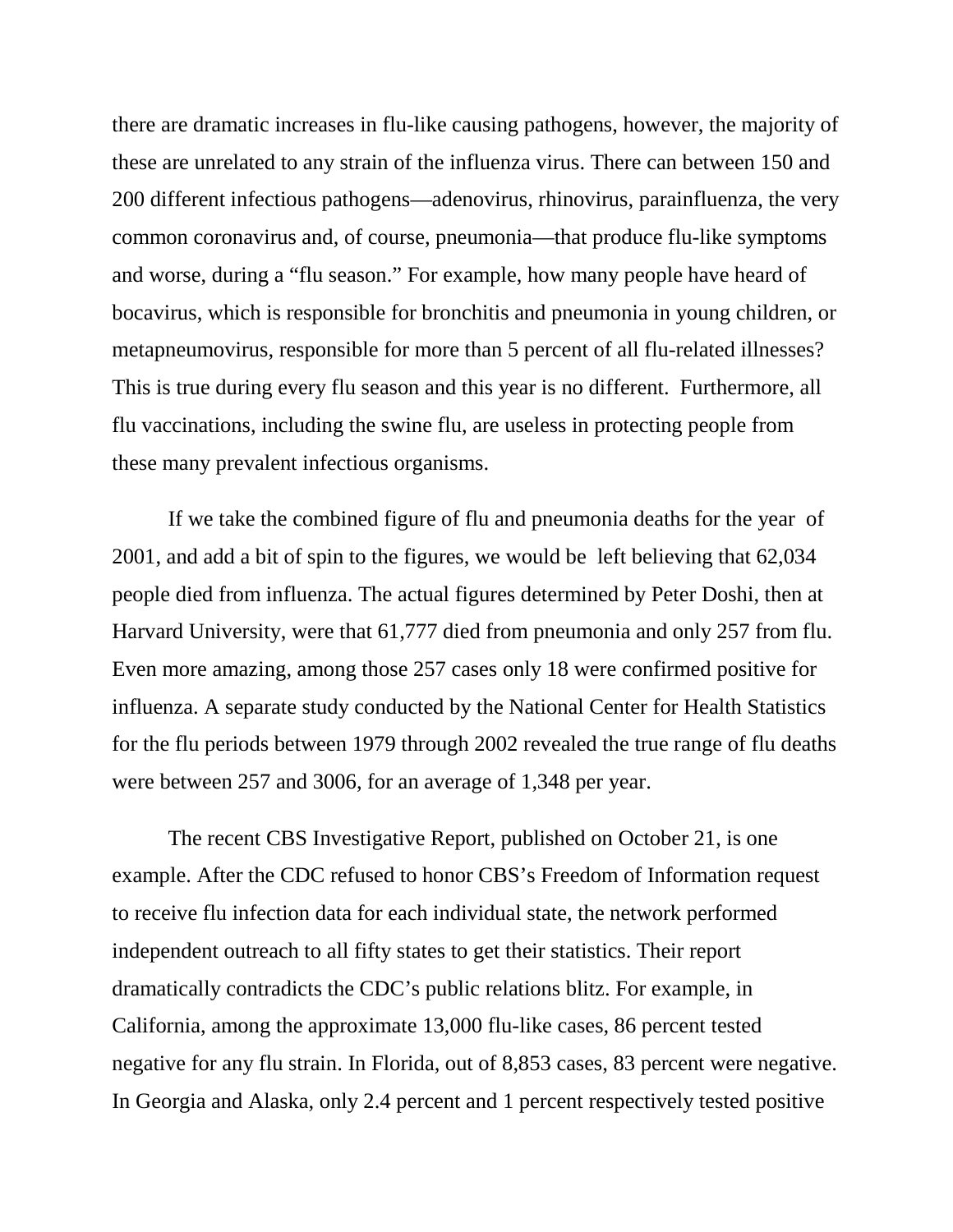for flu virus among all reported flu-like cases. If the infectious-rate ratios obtained by CBS are accurate, the CDC's figures are significantly reduced and confirm earlier predictions that the H1N1 virus will be simply an unwelcomed annoyance. So, we are in the midst of an enormous medical hoax, a design and purpose yet to unfold completely, that will, nevertheless, reap huge revenues for the vaccine industrial complex.

Another example is a recent alarmist report issuing from Georgetown University, also usurped by federal health officials and their multimedia comrades to fuel a campaign of fear and panic. The report announced that over 250 students were infected by swine flu when in fact none of these students were tested for H1N1 infection. The university's figure was based solely on a count of student visits to the health clinic and calls into an H1N1 hotline.

This is not the first time the CDC's predictions for influenza strains have been overstated and miscalculated. In an interview on Swedish television, Dr. Tom Jefferson, head of vaccine studies at the prestigious international Cochrane Database Collaboration, after reviewing hundreds of influenza studies and statistical analyses, has said the WHO's and CDC's "performance is not very good." And in an ITN News interview last month, Jefferson called the swine flu pandemic a "juggernaut they [the WHO, government agencies and vaccine makers] created." For the 1992-1993 season, the prediction was off by 84 percent. For the 1994-1995 season, it was off by 43 percent for the primary strain and off by 87 percent and 76 percent for two other strains. The Laboratory Center for Disease Control's study comparing vaccine strains with the strains appearing during the 1997-1998 season found the match was off by 84 percent. Again Dr. Jefferson in a *Der Spiegel* interview remarked,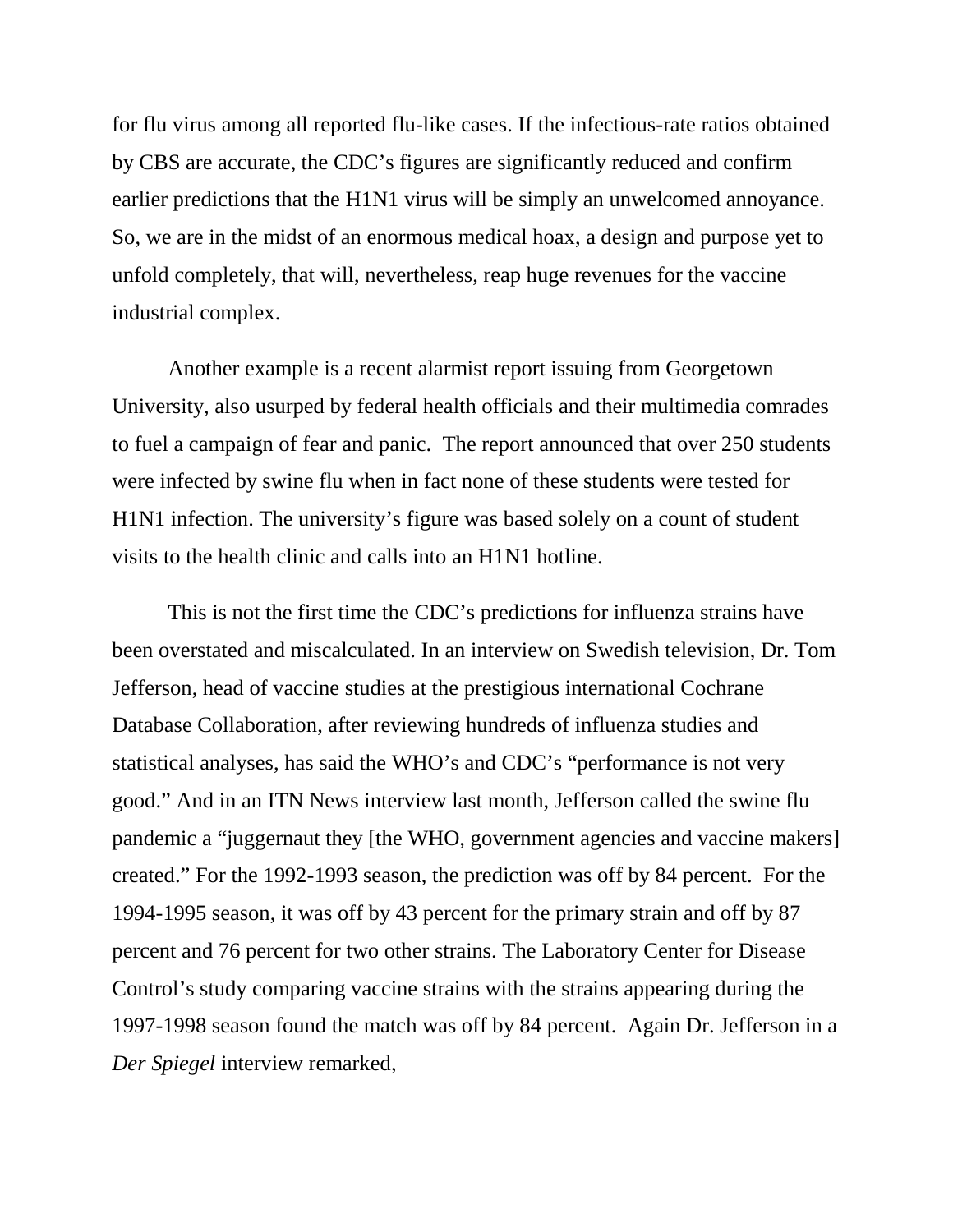"[T}here are some people who make predictions year after year, and they get worse and worse. None of them so far have come about, and these people are still there making these predictions. For example, what happened with the bird flu, which was supposed to kill us all?.... Swine flu could have even stayed unnoticed if it had been caused by some unknown virus rather than an influenza virus… An influenza vaccine is not working for the majority of influenza-like illnesses because it is only designed to combat influenza viruses. For that reason, the vaccine changes nothing when it comes to the heightened mortality rate during the winter months."

Our review of all clinical trial studies conducted by the H1N1 vaccine makers for pre-licensing in the American market—CSL, Novartis, Sanofi-Pasteur, Medimmune and GlaxoSmithKline—reveals that they were poorly designed and feebly executed. Any professor in molecular biology or virology would fail a graduate student who presented a paper relying on research conducted in the manner used in the studies the vaccine corporations submitted to the FDA. Nevertheless, it is this lack of sound, randomized, double-blind, placebo controlled studies, particularly for inactivated virus vaccines, that our government is declaring definitive and is using to justify mass vaccination of our population.

Last week, Switzerland's health authorities rejected Novartis' new swine flu vaccine, Celtura, which is being targeted for women and children, because the company's studies were insufficient to guarantee its safety. In addition, the new Novartis vaccine, which uses a cell base from dogs, was found to be contaminated with canine-specific bacteria. The Swiss newspaper, *Tagesanzeiger*, also noted there remains some suspicion that Novartis' new vaccine may be a repackaging of an earlier 2008 vaccine responsible for killing almost two dozen homeless people during an illegal clinical trial in Poland. This is the same Novartis whose Fluvirin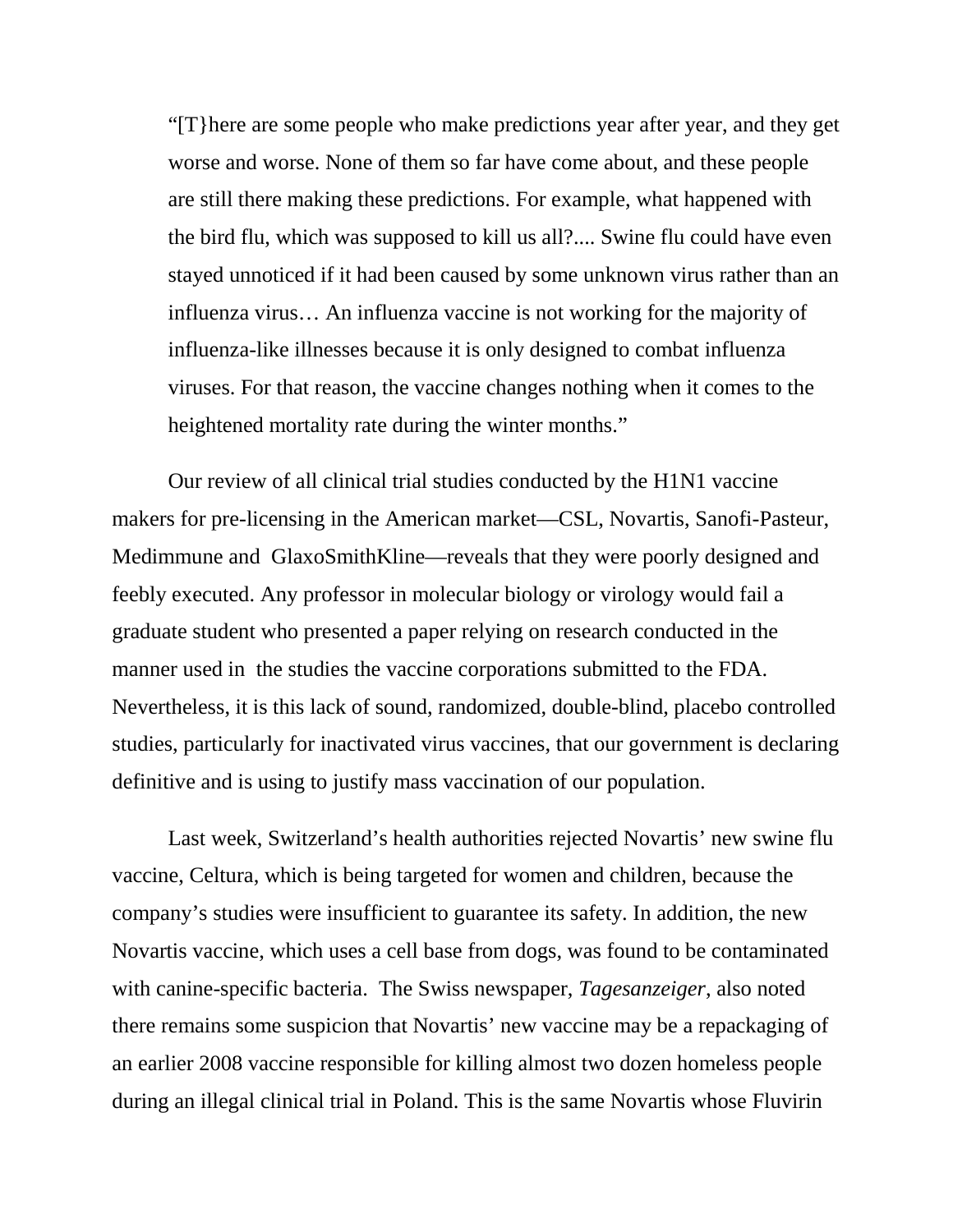H1N1 vaccine being distributed in the US relied only on a hasty clinical efficacy and safety trial enrolling only a small number of health adults. Novartis likely remains unperturbed. The Swiss pharmaceutical giant has reported a \$6.1 billion profit so far this year and expects to boost sales for the final quarter with is swine flu vaccine.

In July, the CDC announced it would cease testing and counting H1N1 virus infections. Their public reason was simply that they are convinced there is a pandemic and, therefore, accurate monitoring was unnecessary. On August 30, the CDC declared the states should report influenza and pneumonia-associated hospitalizations and deaths together, not singling out actual cases of H1N1 infection if there happen to be any actually confirmed from a laboratory. This has always been the CDC's policy, and the 36,000 figure of annual flu deaths repeated *ad nauseum* on their website and spewed from the media's health pulpits for several years straight, does not distinguish between pneumonia, influenza and other flu-like pathogenic deaths. Perhaps it would make very little difference because the current rapid diagnostic tests for the H1N1 virus can range in only 10- 50 percent accuracy.

Elsewhere in the world, particularly in Europe, civilians are increasingly rejecting the H1N1 vaccine. Recent polls in Germany and Austria show only 13 and 18 percent respectively willing to take the shot. In Sweden, four vaccine related deaths have been announced and almost 200 healthcare workers have reported becoming more seriously ill from the vaccination than they might have from a flu infection. In the US, anywhere from 90-99 percent of adverse events go unreported.